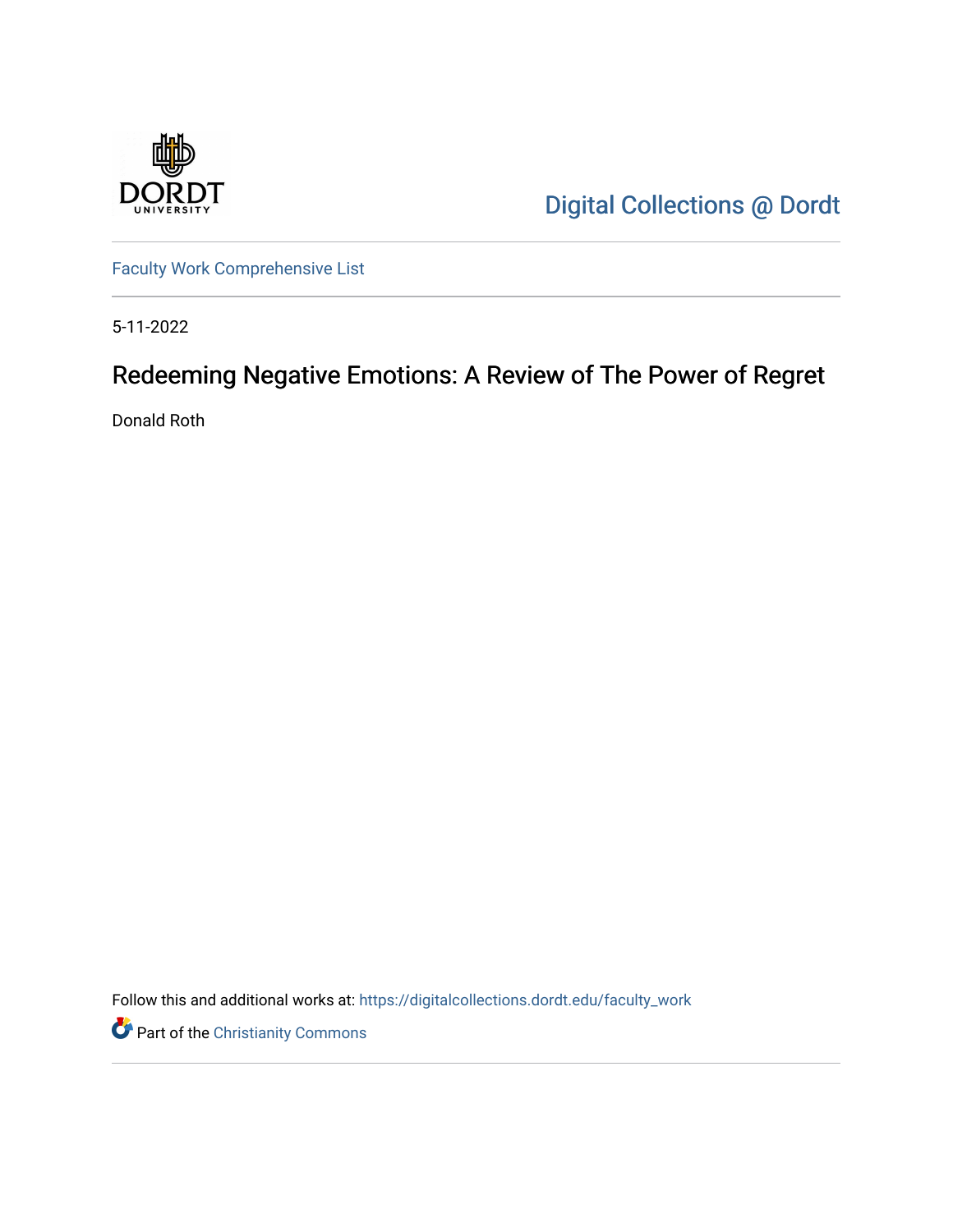## Redeeming Negative Emotions: A Review of The Power of Regret

### Abstract

"Pink defines the growth potential from regret in terms of improving decisions, boosting performance, and deepening meaning."

Posting about the book The Power of Regret from In All Things - an online journal for critical reflection on faith, culture, art, and every ordinary-yet-graced square inch of God's creation.

<https://inallthings.org/redeeming-negative-emotion-a-review-of-the-power-of-regret/>

### Keywords

In All Things, book review, The Power of Regret, Daniel H. Pink

### **Disciplines**

**Christianity** 

#### **Comments**

[In All Things](http://inallthings.org/) is a publication of the [Andreas Center for Reformed Scholarship and Service](http://www.dordt.edu/services_support/andreas_center/) at Dordt [University](http://www.dordt.edu/).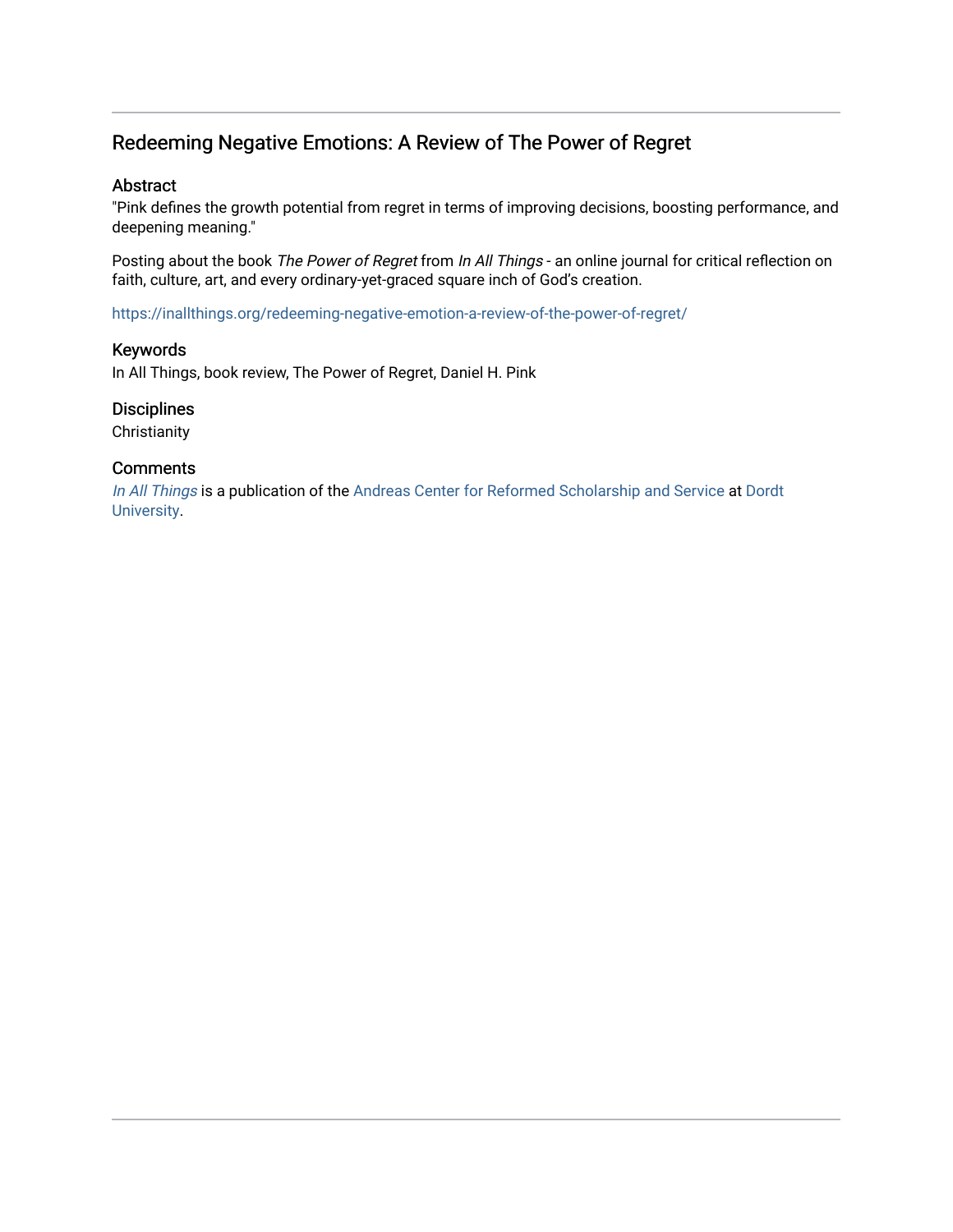# **Redeeming Negative Emotion: a review of** *The Power of Regret*

**[Donald Roth](https://inallthings.org/author/donald-roth/)**

**May 11, 2022**

**Title: The Power of Regret: How Looking Back Moves Us Forward Author:** Daniel H. Pink **Publisher:** Riverhead Books **Publishing Date:** February 1, 2021 **Pages:** 256 (Hardcover) **ISBN:** 978-0735210653

I have a playlist of memories that I can summon at will.

Sometimes my brain hits "play" on the playlist even when I don't tell it to: that time I was merrily running around in the sand, oblivious to the fact that I was creating a dust storm that was blowing straight in my grandpa's face; that time I totally misread a girl's attempt to connect over a fantasy book, demurring that my interests were dorky and frivolous instead; the many times I've blathered on when people weren't interested anymore. The list is extensive, and the specifics of almost every memory bring back a flooding, sickening sense of shame and regret for the way I acted—or failed to act.

Maybe you have a similar playlist. I suspect that most of us do. While the length of our playlist and the frequency with which we hit "repeat" on it likely varies quite a bit, my guess is that there are times where many of us wish we could hit "delete" instead. Perhaps we could at least limit new additions to that playlist by embracing a life creed of "no regrets"?

In *The Power of Regret*, Daniel Pink argues against this latter response. He starts with the advice of everyone from Bob Dylan to Ruth Bader Ginsburg, who urge us to reject regret as a waste of time. He builds on this with tales ranging from small town mechanics to major movie stars getting "No Regrets" tattooed on their bodies. Pink then rejects this advice in strong terms: "What the anti-regret brigades are proposing is not a blueprint for a life well lived. What they are proposing is—forgive the terminology, but the next word is carefully chosen—bullshit." $\frac{1}{2}$ 

Why does Pink respond to the condemnation of regret with his own emphatic countercondemnation? He continues, "Regret is not dangerous or abnormal, a deviation from the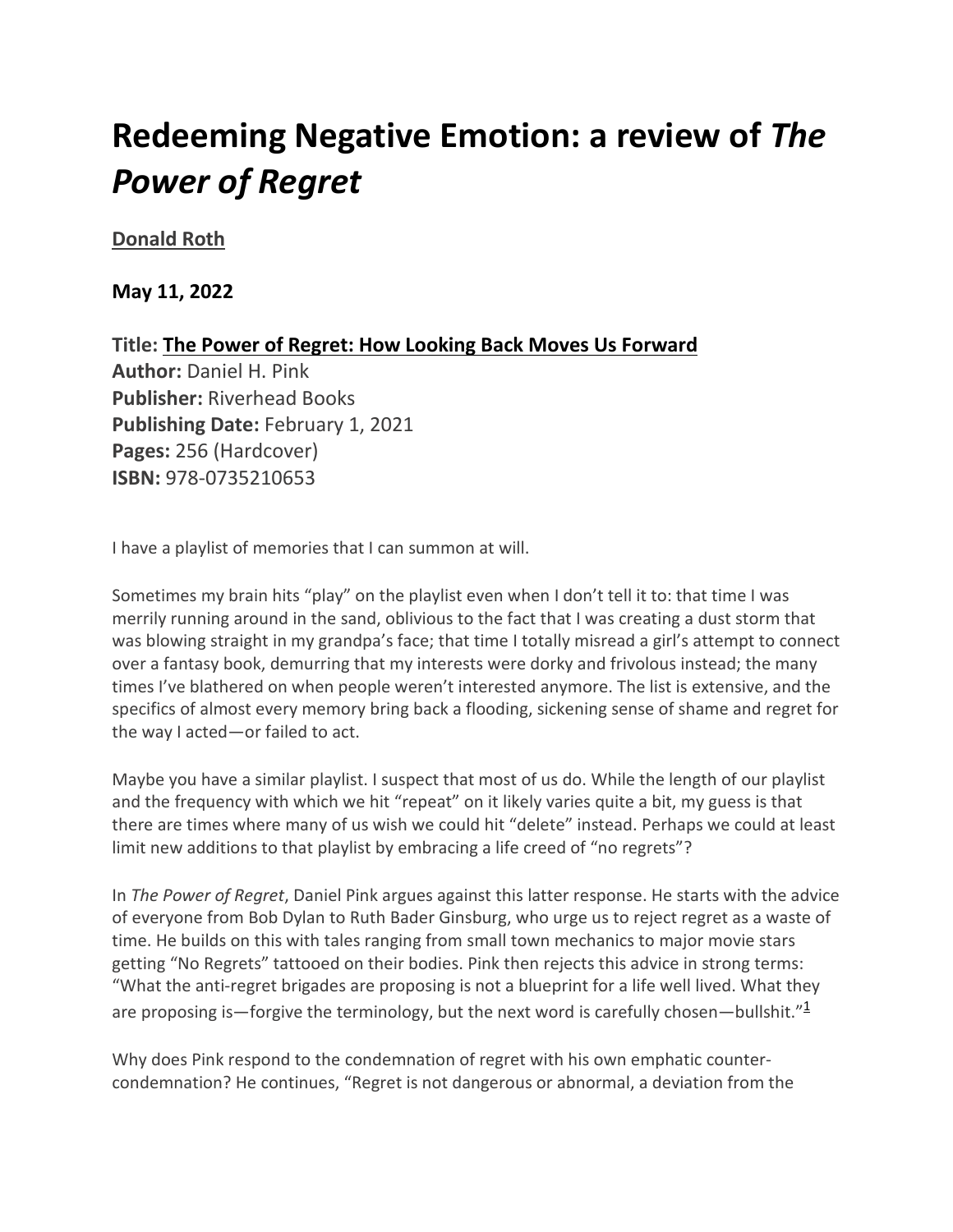steady path to happiness. It is healthy and universal, an integral part of being human. Regret is also valuable. It clarifies. It instructs. Done right, it needn't drag us down; it can lift us up."

I think Pink is largely right in his conclusion, and, as a Christian, I think a critical engagement with Pink's short book can provide us with a better approach to negative emotions like regret.

## Daniel Pink

## **The Wonder of Regret**

Rather than starting with responses to regret, Pink begins by stopping and noticing what a cognitive marvel is involved with feeling that way in the first place. In order to feel regret, we need to be able to mentally rewind into the past, alter a decision, then mentally project forward into an alternate future where we believe life would be better in some way. Regret isn't merely about bad things that happened to us. We regret when we assess our past and assign ourselves some degree of blame for our less-than-desirable present. We weave memory and imagination into something that can then be evaluated from a narrator's perspective. It's a fantastically cognitively complex thing to do.

Pink points out that this mental machinery takes time to develop, showing up sometime between the age of 5 and 7 for most of us. Interestingly, this roughly lines up with the "age of reason"<sup>2</sup> that Western society has long used as a starting point for altering standards of legal accountability. Likewise, an inability to judge which situations would produce more regret is a reliable indicator of a number of mental and physiological diseases. As Pink argues, regret is a hallmark of being a healthy adult.

Before jumping to what to "do about it," I think it's important for Christians to learn to pause and wonder. Psalm 139 praises the Lord for the fact that the psalmist is "fearfully and wonderfully made."<sup>3</sup> and so we are. Even when we are uncertain of what to make of God's gifts, we should take note of their richness. Regret is a wonder-inducing human capacity, one that ties our moral evaluation viscerally to our bodies. Our God didn't just make us as brains on sticks, and He didn't leave us purely at the whim of animal instincts. Mind and body are intimately interwoven in a way that not only links us to the Fall but provides us with a physiological impulse to seek to do better in the future.

Of course, it would be better if we'd never made a mistake in the first place, but that same physicality that lured me to eat way too much last night also offers up a physical tool that I can potentially use to make better choices next time.

## **The Power of Regret**

This connects to Pink's key thesis: there is substantial potential good that we can make from regret. Pink compares our emotions to our stock portfolio. Diversification is good for stable investments, and Pink argues from this that we should learn to leverage negative emotions for significant long-term growth rather than seeking to divest ourselves of them. Pink defines the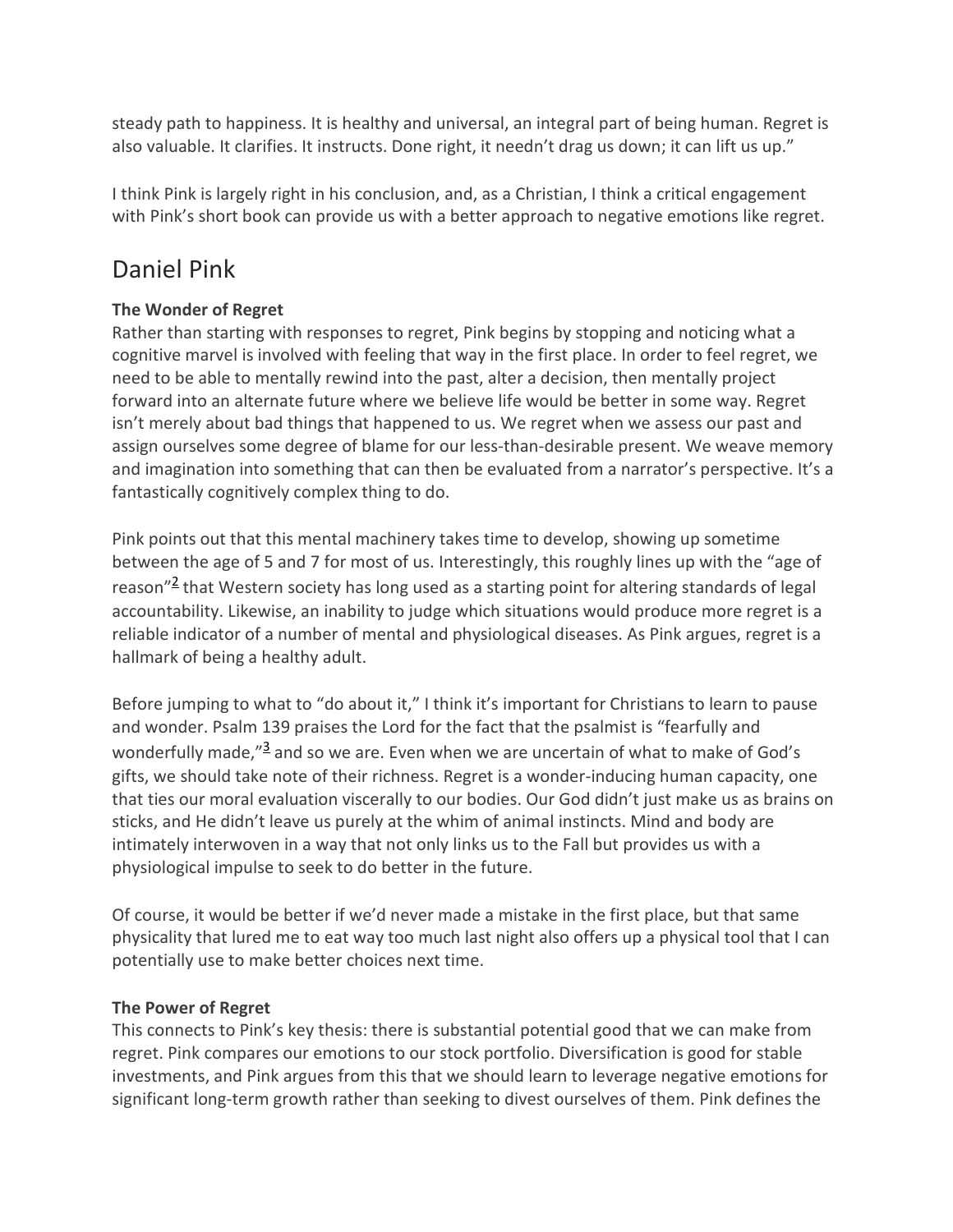growth potential from regret in terms of improving decisions, boosting performance, and deepening meaning.

So how do we realize this potential? Pink argues that it starts with abandoning strategies that either ignore emotions or simply dwell in feelings. Instead, Pink argues that "feeling is for thinking, and thinking is for doing, regret is for making us better." $4$  I have some quibbles with this formulation, but I think there's more good than bad to it, particularly when paired with some of the analytic tools that Pink offers.

The principle tool that this book offers is a classification of the types of regrets that might beset us, and a pairing of these types with different strategies of action in response. Based on extensive research through the world regret survey,  $5$  Pink breaks down the types of regrets we suffer into four broad categories:

- 1. Foundation Regrets When our decisions earlier in life rob us of stability or a solid foundation later in life.
- 2. Boldness Regrets When we regret a chance we didn't take.
- 3. Moral Regrets When we have behaved in a way that compromised our beliefs about ourselves.
- 4. Connection Regrets When we neglect the people who help make us feel whole.

Using Pink's approach, we can start with the feeling of regret, trace it back to one of these core sources, and then evaluate and act upon it based on some of the suggestions he offers that pertain to each core type. I won't rob the author of all the value he offers in terms of these action strategies, but I will highlight a few helpful points.

First, Pink reminds his readers to think carefully about whether we have properly assigned blame to ourselves. In discussing foundation regrets, Pink reminds his readers of the "fundamental attribution error," a powerful cognitive bias that favors personal blame over contextual explanations for failures. This helps us differentiate disappointment from regret and not judge ourselves by unrealistic standards. Pink offers a cognitive tool to help counteract this error: assess your past self as if you were one of your friends. I tend to be unforgiving with myself in a way that radically differs from how I view others, so this was particularly helpful for me.

Second, Pink does a wonderful job of tying his deep regrets to how they speak to what humans need. He ties foundation regrets to our need for stability, boldness regrets to our need for growth, moral regrets to our need for goodness, and connection regrets to our need for love. It's an easy jump from many of these needs to a Christian anthropology that finds satisfaction of these desires in God. It also reveals the instructive pattern of negative emotions: what we lack underlines what we desire, and what we desire highlights who we are.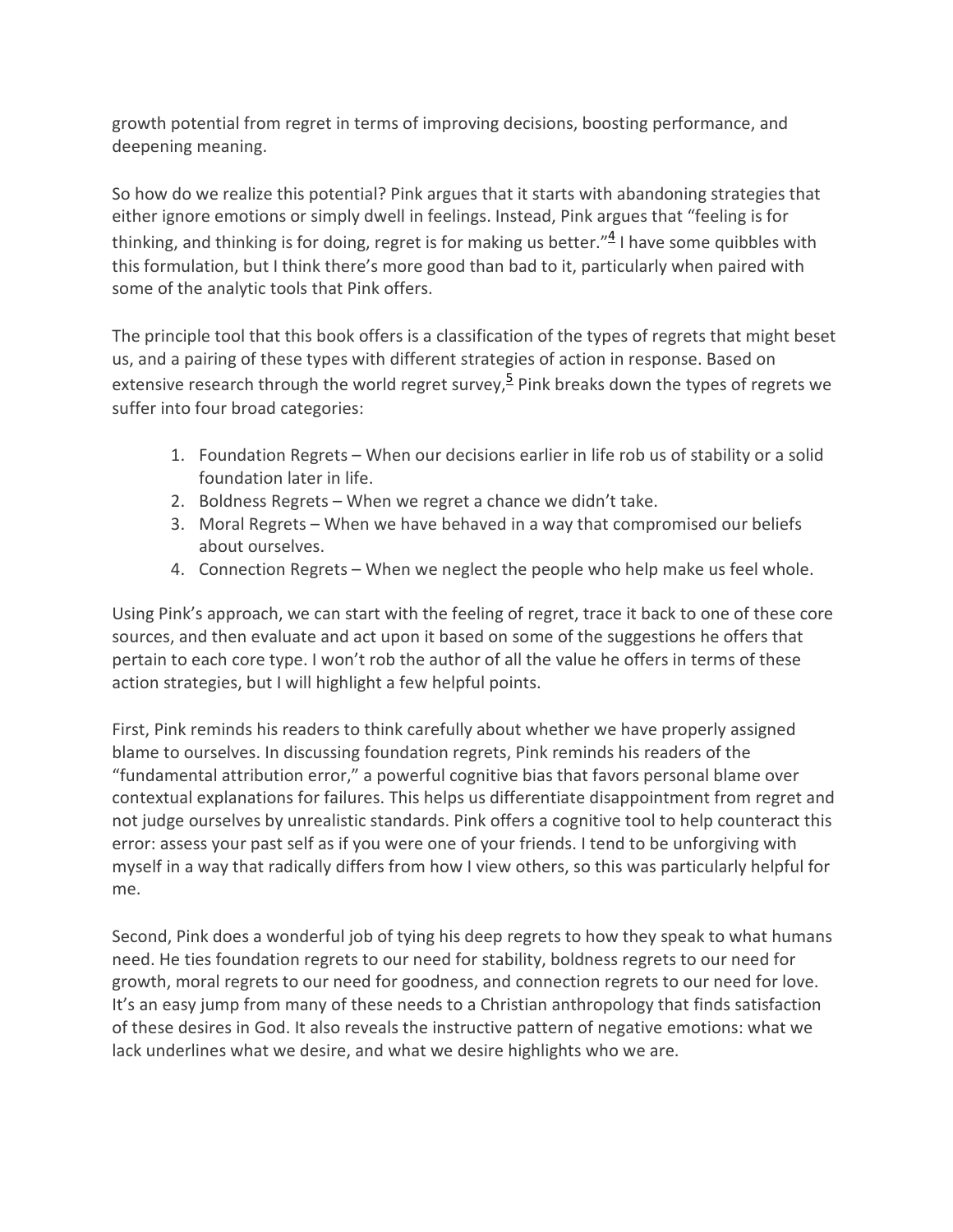## **The Redemption of Regret**

There is more that could be said about this short little book, but I will use this last point to transition. Contemporary narratives often reject negative emotions as if they were themselves the bad things that they connect to. I'm aware of the painful, malforming effects that excessive or poorly rooted shame, guilt, anxiety, fear, or anger can have, but targeting these emotions themselves, rather than what they respond to, is an overreaction. Maybe that's not even strong enough language; if negative emotions like regret ultimately point to our need for and connection to God, then excising them is cutting ourselves off from that testimony.

This is especially true with regret for one last reason: regret powerfully emphasizes our longing for redemption. Pink offers this in general terms, recommending using "at least" statements to find silver linings and growth narratives in mistakes we've made. He also makes some reference to the positive benefits of telling ourselves redemption stories, a reference to a book by Dan McAdams that I've previously reviewed.<sup>6</sup> However, our deep longing for redemption points to something ultimately beyond our personal grasp.

This is part of the riddle of negative emotions: they are often connected to something that is undeniably bad. That is, finding a silver lining just isn't enough to really overcome some of the bad things I've done. Redemption is a lesson learned, but it's also a longing that the evil could be undone. To use an old analogy, if I insisted on touching a hot stove, I may have learned a powerful lesson that will inspire me not to do it again, but I might also have a burned and permanently disfigured hand. No amount of silver lining overcomes the reality that it would have been better if I'd just trusted the word of the person who told me not to do it.

I suspect Adam and Eve felt similarly, but the damage was done. No amount of promising to do better could undo the pain and alienation that original sin brought about. Even the way God uses the Fall to enter into His Creation in a deeper way does not erase the terrible, regrettable tragedy that it was. What we need in redemption is re-creation: a complete renewal that restores and transforms everything, not back to what it was, but to what it could have been. We need a Savior to bring down the heavenly city that might have been, pulling us into that better future in spite of the darker road we've walked.

There is power in regret, and there is deep value in coming to terms with all of our negative emotions, but that value is for a season. Our negative emotions help us join in the groaning of Creation, but our abiding hope is in the promise that there is something better breaking in. We get some foretaste of better when we use regret to spur us on to better living, but that is just a shadow. We need the full reconciliation of all things in Christ our King, and regret teaches us to cry out for that.